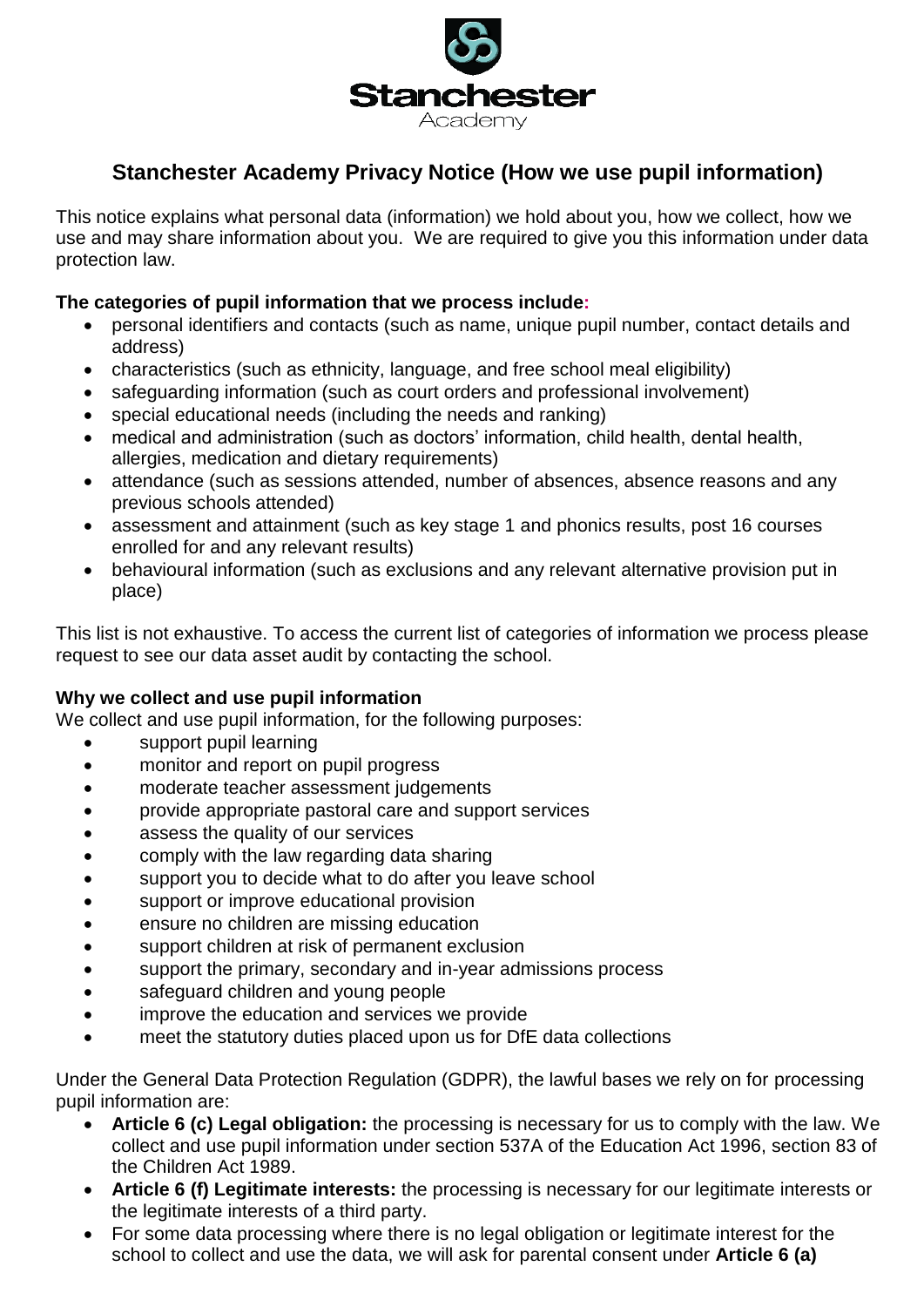

**Consent:** the individual has given clear consent for us to process their personal data for a specific purpose

Some information we process will be Special Category data under Article 9 of GDPR. We will rely on the legal basis of **Article 9 (g)** processing is necessary for reasons of substantial public interest.

#### **Collecting pupil information**

We collect pupil information through annual data collection forms, registration forms at the start of the school year or Common Transfer File (CTF) or secure file transfer from previous school.

Pupil data is essential for the schools' operational use. Whilst the majority of pupil information you provide to us is mandatory, some of it requested on a voluntary basis. In order to comply with the data protection legislation, we will inform you at the point of collection whether you are required to provide certain pupil information to us or if you have a choice in this.

#### **Storing pupil data**

We hold pupil data securely for the set amount of time shown in our data retention schedule which is based on guidance from the Information and Records Management Service (IRMS) <https://irms.org.uk/page/SchoolsToolkit>

We have appropriate security measures in place to prevent personal information from being accidentally lost or used or accessed in an unauthorised way. We limit access to your personal information to those who have a genuine need to know it. Those processing your information will do so only in an authorised manner and are subject to a duty of confidentiality. We also have procedures in place to deal with any suspected data security breach. We will notify you and the Information Commissioner's Office of a suspected data security breach where we are legally required to do so.

Examples of where we store data include:

- SIMS
- EPraise
- Kaboodle
- **MyConcern**

# **Who we share pupil information with**

We routinely share pupil information with:

- schools that the pupils attend after leaving us
- Somerset Local Authority, which may include Panel for Excluded and Vulnerable Pupils (PEVP) and South Somerset Partnership School (SSPS)
- commissioned providers of Somerset Local Authority services (such as agencies supporting Looked After Children)
- partner organisations signed up to the Somerset Local Authority Data Sharing Agreement, where necessary, which may include Police, school nurses, doctors and mental health workers and the NHS
- youth support services (pupils aged 13+)
- the Department for Education (DfE)
- Alternative provision centres other than those provided by the Local Authority, including Inspired to Achieve (a subsidiary of Yarlington Housing Group)
- Third-party providers of information services (such as student apps) where consent has been given
- Contracted providers of services (such as school photographers) where consent has been given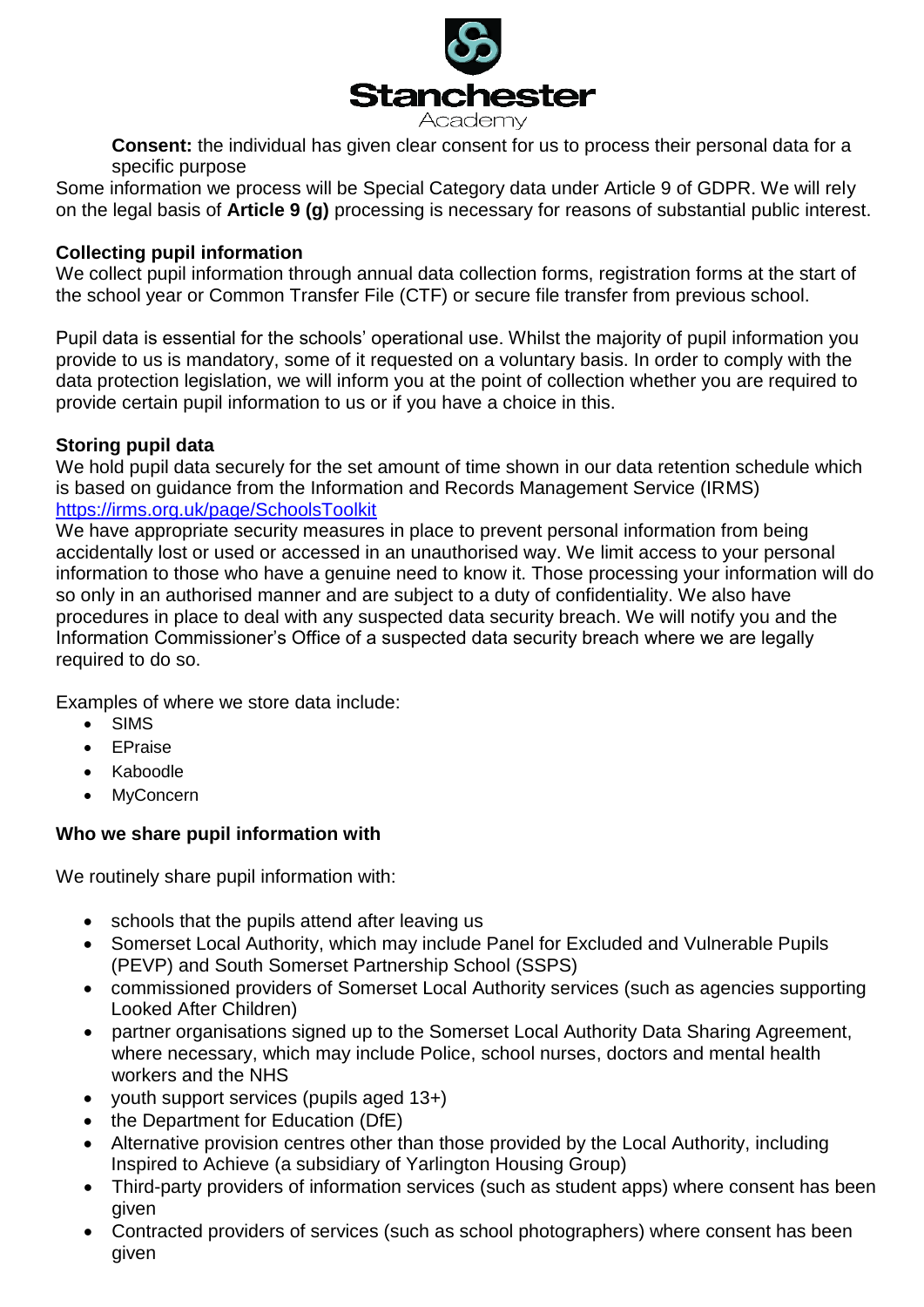

We will share personal information with law enforcement or other authorities if required by applicable law.

#### **Aged 14+ qualifications**

For pupils enrolling for post 14 qualifications, the Learning Records Service will give us a pupil's unique learner number (ULN) and may also give us details about the pupil's learning or qualifications.

#### **Why we regularly share pupil information**

We do not share information about our pupils with anyone without consent unless the law and our policies allow us to do so.

The Department for Education (DfE) collects personal data from educational settings and local authorities via various statutory data collections. We are required to share information about our pupils with the Department for Education (DfE) either directly or via Somerset Local Authority for the purpose of those data collections.

We are required to share information about our pupils with the (DfE) under regulation 5 of The Education (Information About Individual Pupils) (England) Regulations 2013.

All data is transferred securely and held by DfE under a combination of software and hardware controls, which meet the current [government security policy framework.](https://www.gov.uk/government/publications/security-policy-framework)

For more information, please see **'How Government uses your data'** section.

#### **Youth support services Pupils aged 13+**

Once our pupils reach the age of 13, we also pass pupil information to Somerset Local Authority and / or provider of youth support services as they have responsibilities in relation to the education or training of 13-19 year olds under section 507B of the Education Act 1996. This enables them to provide services as follows:

- youth support services
- careers advisers

The information shared is limited to the child's name, address and date of birth. However, where a parent or guardian provides their consent, other information relevant to the provision of youth support services will be shared. This right is transferred to the child / pupil once they reach the age of 16*.*

Data is securely transferred to the youth support service via secure email and is stored securely and held for the set amount of time shown in our data retention schedule.

# **Pupils aged 16+**

We will also share certain information about pupils aged 16+ with Somerset Local Authority and / or provider of youth support services as they have responsibilities in relation to the education or training of 13-19 year olds under section 507B of the Education Act 1996.

This enables them to provide services as follows:

- post-16 education and training providers
- youth support services
- careers advisers

Data is securely transferred to the youth support service via secure email and is stored securely and held for the set amount of time shown in our data retention schedule. For more information about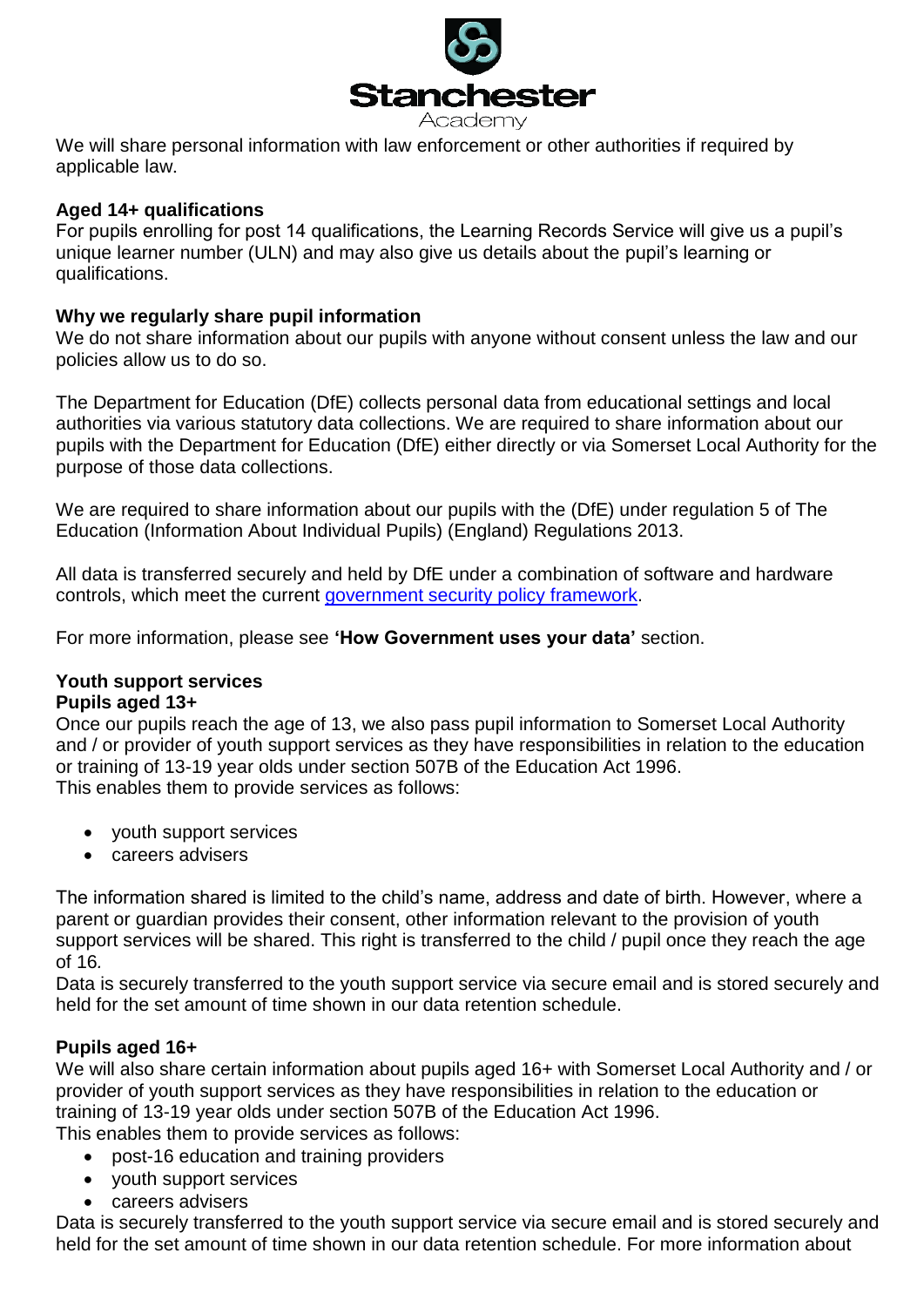

services for young people, please visit Somerset Local Authority's website <http://www.somerset.gov.uk/childrens-services/youth-services>

### **Requesting access to your personal data**

Under data protection legislation, parents and pupils have the right to request access to information about them that we hold. To make a request for your personal information, or be given access to your child's educational record, contact the school. We will provide your child's educational record within 15 school days, and any further information we hold within 30 days.

You also have the right to:

- to ask us for access to information about you that we hold
- to have your personal data rectified, if it is inaccurate or incomplete
- to request the deletion or removal of personal data where there is no compelling reason for its continued processing
- to restrict our processing of your personal data (i.e. permitting its storage but no further processing)
- to object to direct marketing (including profiling) and processing for the purposes of scientific/historical research and statistics
- not to be subject to decisions based purely on automated processing where it produces a legal or similarly significant effect on you

If you have a concern or complaint about the way we are collecting or using your personal data, you should raise your concern with us in the first instance or directly to the Information Commissioner's Office at<https://ico.org.uk/concerns/>

For further information on how to request access to personal information held centrally by DfE, please see the 'How Government uses your data' section of this notice.

# **Withdrawal of consent and the right to lodge a complaint**

Where we are processing your personal data with your consent, you have the right to withdraw that consent. If you change your mind, or you are unhappy with our use of your personal data, please let us know by contacting the Data Protection Officer [dataprotection@btc-trust.org](mailto:dataprotection@btc-trust.org)

# **Last updated**

We may need to update this privacy notice periodically, so we recommend that you revisit this information from time to time. This version was last updated on 25 February 2019.

# **Contact**

If you would like to discuss anything in this privacy notice, please contact:

- Data Protection Lead: Steve Redman dataprotection@btc-trust.org
- Somerset County Council Data Protection Officer: Amy Brittan [dposchools@somerset.gov.uk](mailto:dposchools@somerset.gov.uk)

#### **How Government uses your data**

The pupil data that we lawfully share with the DfE through data collections:

- underpins school funding, which is calculated based upon the numbers of children and their characteristics in each school.
- informs 'short term' education policy monitoring and school accountability and intervention (for example, school GCSE results or Pupil Progress measures).
- supports 'longer term' research and monitoring of educational policy (for example how certain subject choices go on to affect education or earnings beyond school)